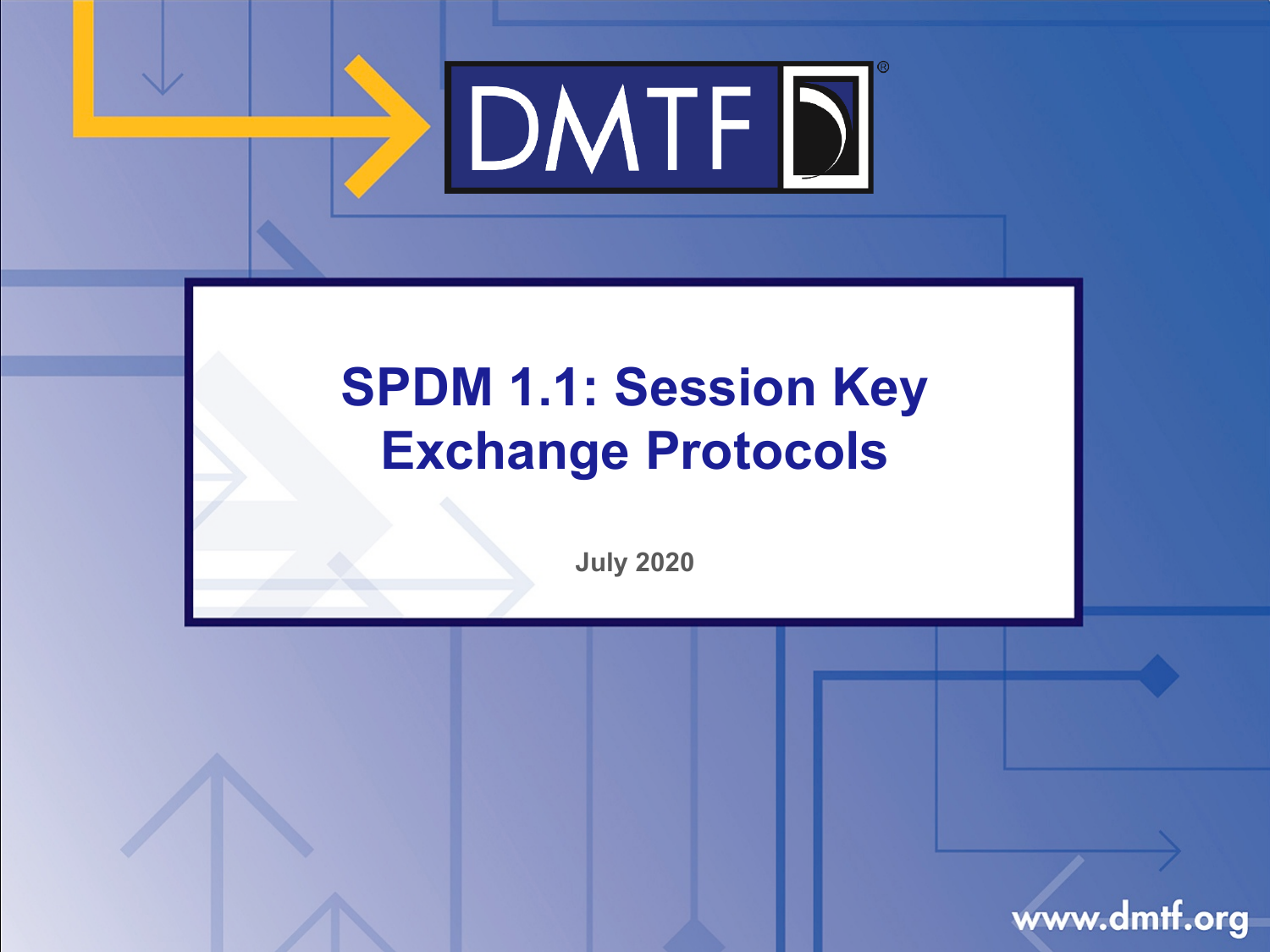## **Disclaimer**



- The information in this presentation represents a snapshot of work in progress within the DMTF.
- This information is subject to change without notice. The standard specifications remain the normative reference for all information.
- For additional information, see the DMTF website.
- This information is a summary of the information that will appear in the specifications. See the specifications for further details.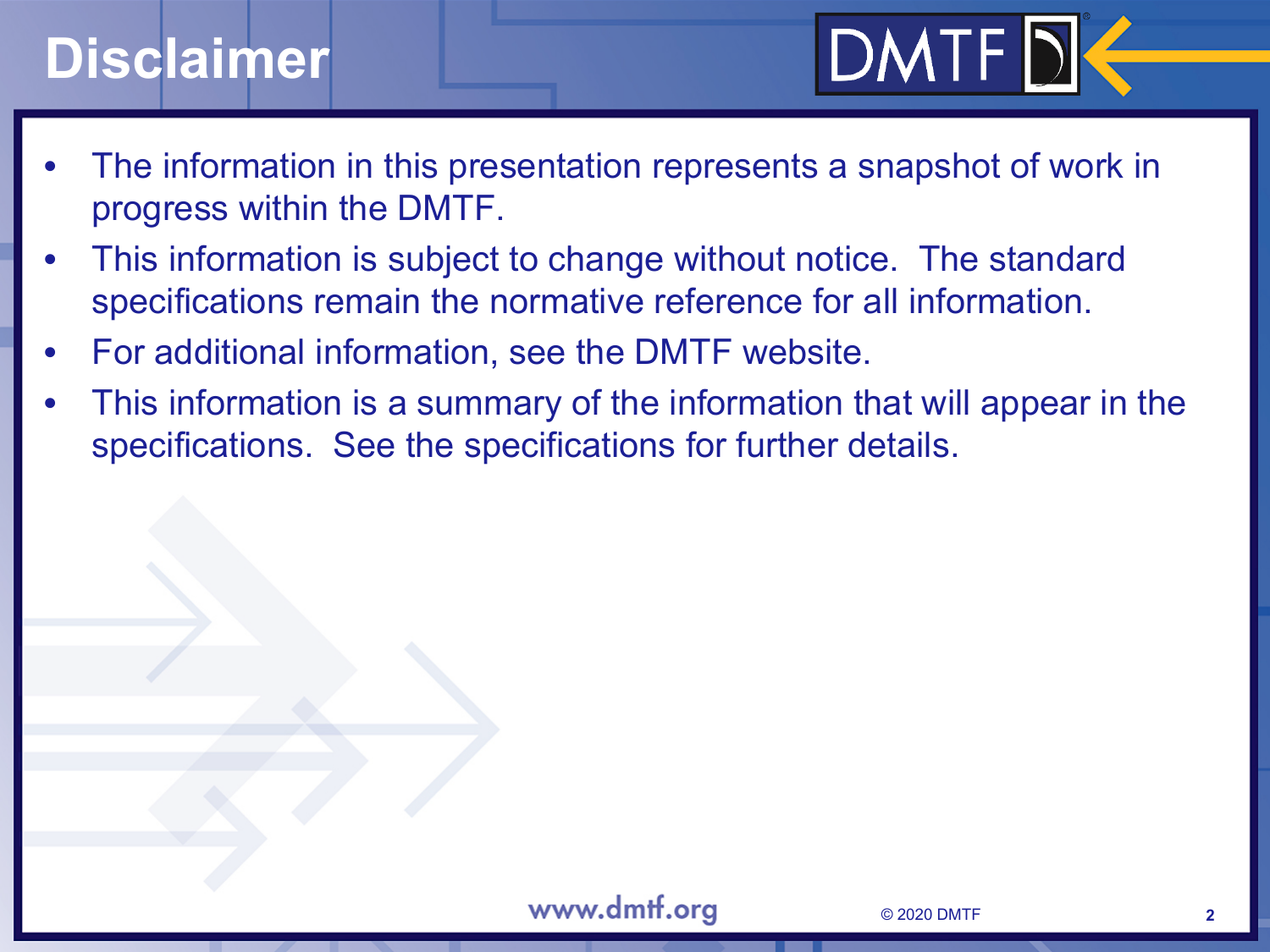# $DMTF$  $D$

#### **SPDM 1.1 Feature Additions**

#### **Sessions**

- Key exchange
	- Exchange keys to enable encryption by the transport
	- SIGMA and Pre-shared key options
	- Suitable for adoption by many industry transport layers
- Key confirmation
- Key update
- Key schedule
- Mutual authentication
- Derivation of additional keys

#### www.dmtf.org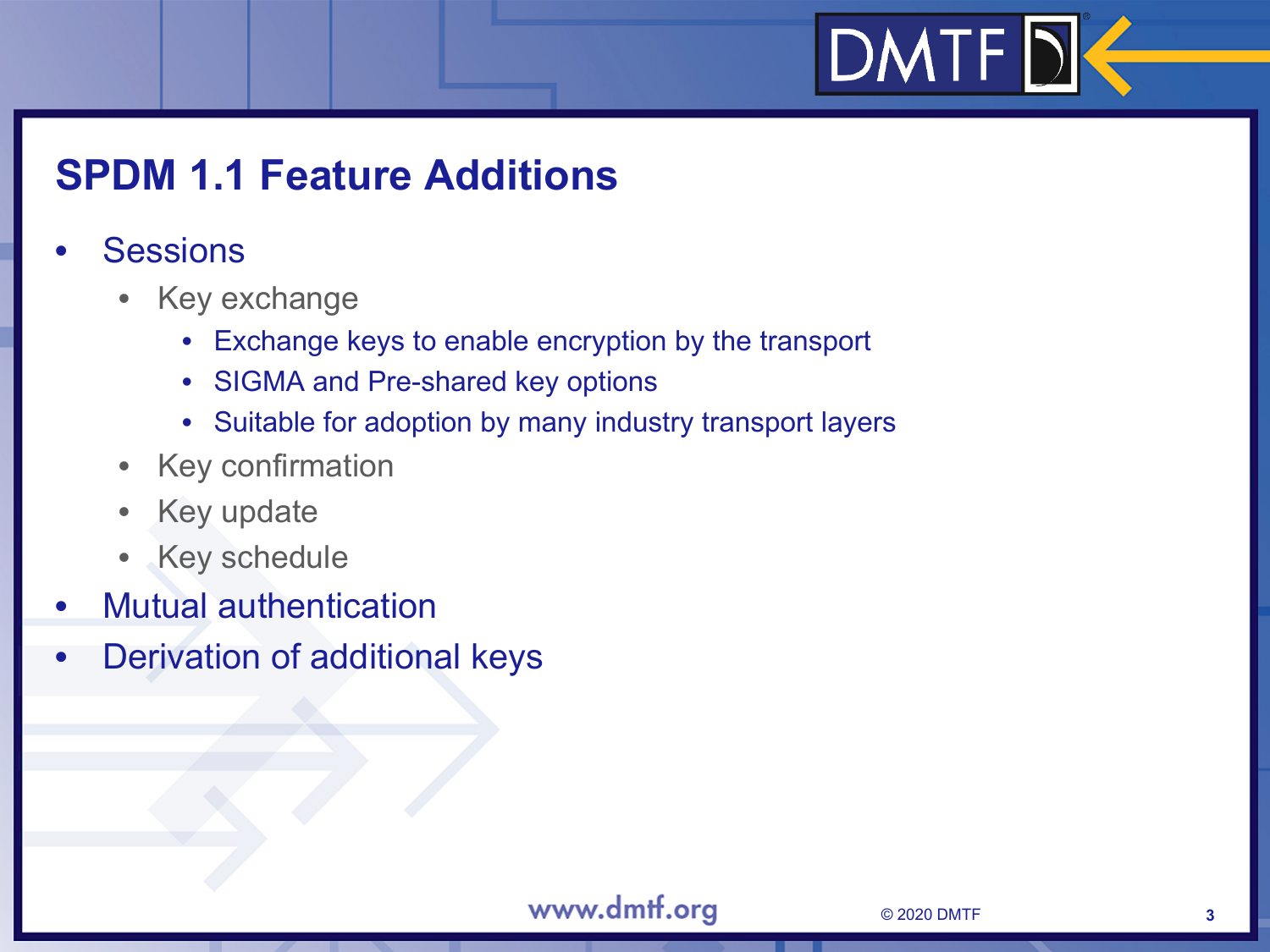## **Session Key Exchange**





#### Objective: Establish session keys that are known to only Requester and Responder

- Either endpoint may abort a session at any time.
- Authentication happens with session key exchange.
- Requester authenticates Responder. Optionally, Responder may authenticate Requester. SPDM 1.1 specifies the following session key exchange schemes:
- 1. **SIGMA** option: based on ephemeral Diffie-Hellman and digital signatures.
- 2. **Pre-shared secret** option: based on a pre-shared secret known to both endpoints.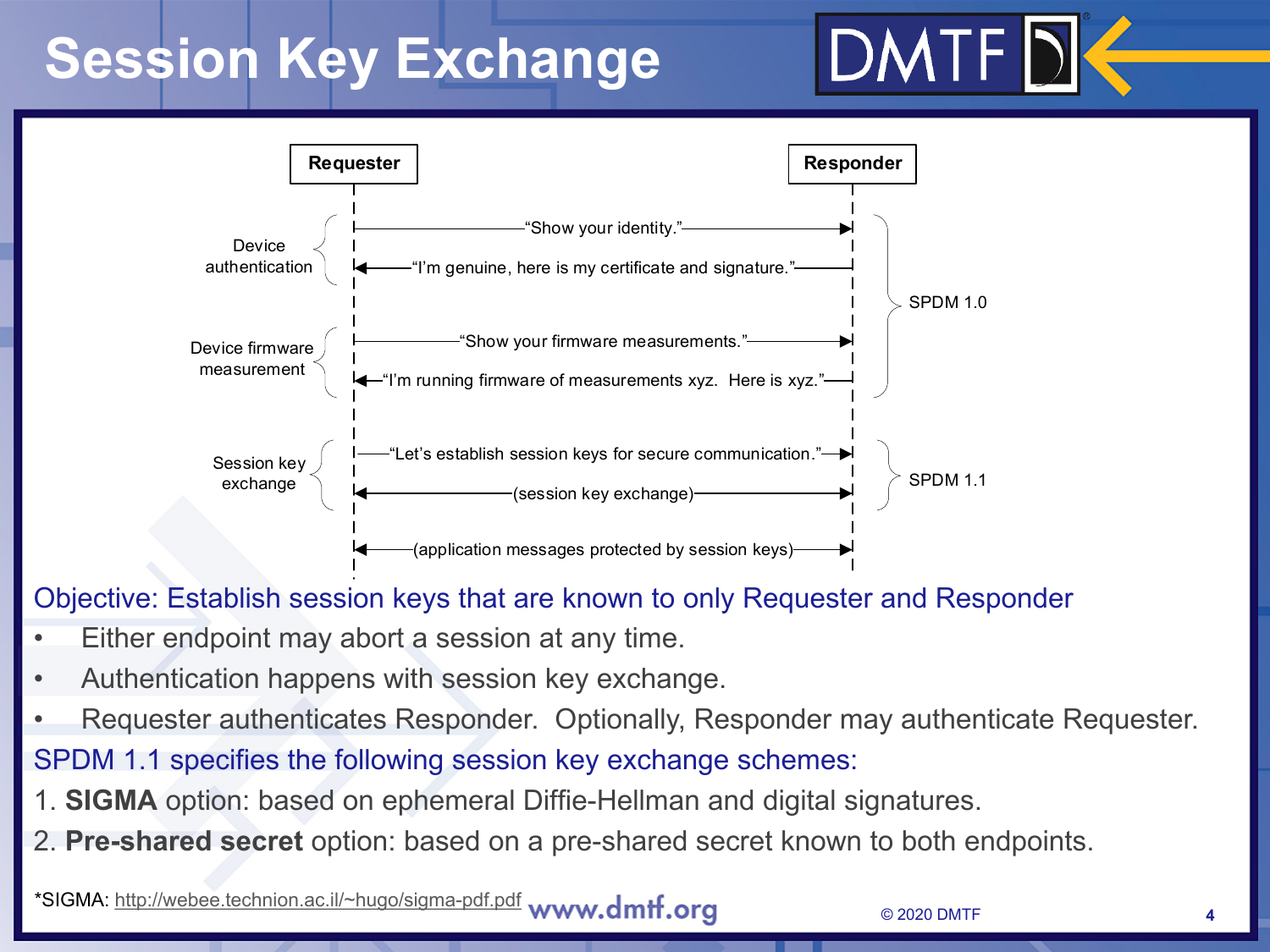### **SIGMA Option for Session Key Exchange**





- Diagram above illustrates high-level sequence; arrows do not map to actual commands
- Based on SIGMA and TLS 1.3 handshake protocols
- Session key agreement uses Diffie-Hellman scheme (ECDHE or FFDHE)
- Features mutual or one-way (Responder to Requester) authentication
- **Features forward secrecy**
- Features session key confirmation through VerifyData exchanges
- Requester capabilities: RSA and/or ECC, HMAC, RNG
- Responder capabilities: RSA or ECC, HMAC, RNG (if mutual authentication or forward secrecy is required)
- Responder examples: graphics card, SSD, FPGA

© 2020 DMTF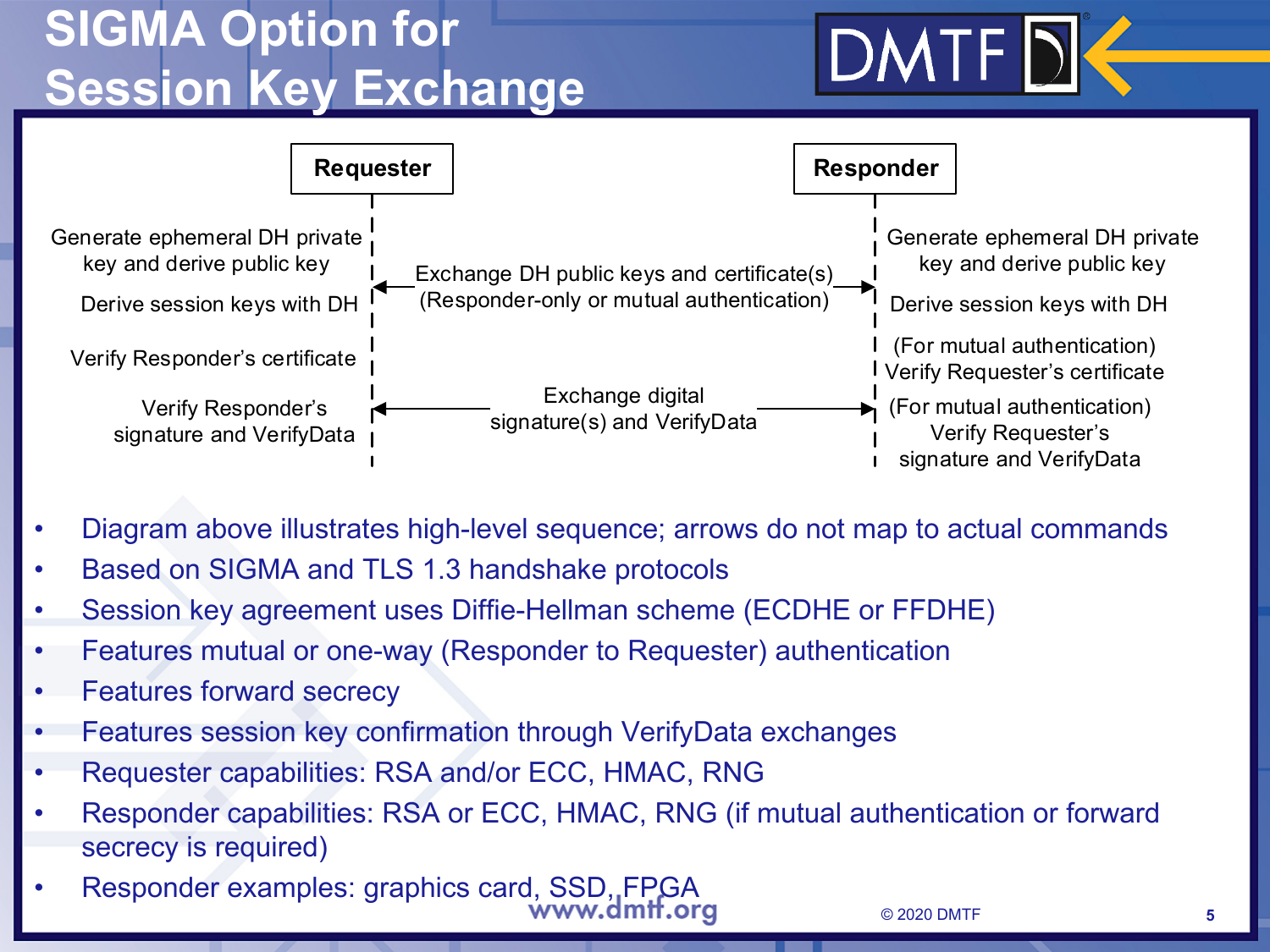#### **Pre-Shared Key Option: Introduction**

**DMTFD** 

- Pre-shared key (PSK) is a secret known to both the Requester and the Responder, before the session key exchange flow is executed
- Provisioning of PSK is out of scope of SPDM 1.1.
	- Implementer's policy is also out of scope of SPDM 1.1.
- Responder benefits: low cost (HMAC + unique device secret or secure storage for PSK)
- Responder examples: integrated webcam, integrated fingerprint scanner, devices soldered on board, CPU, GPU, NIC
- Requester capabilities: HMAC, RNG, secure storage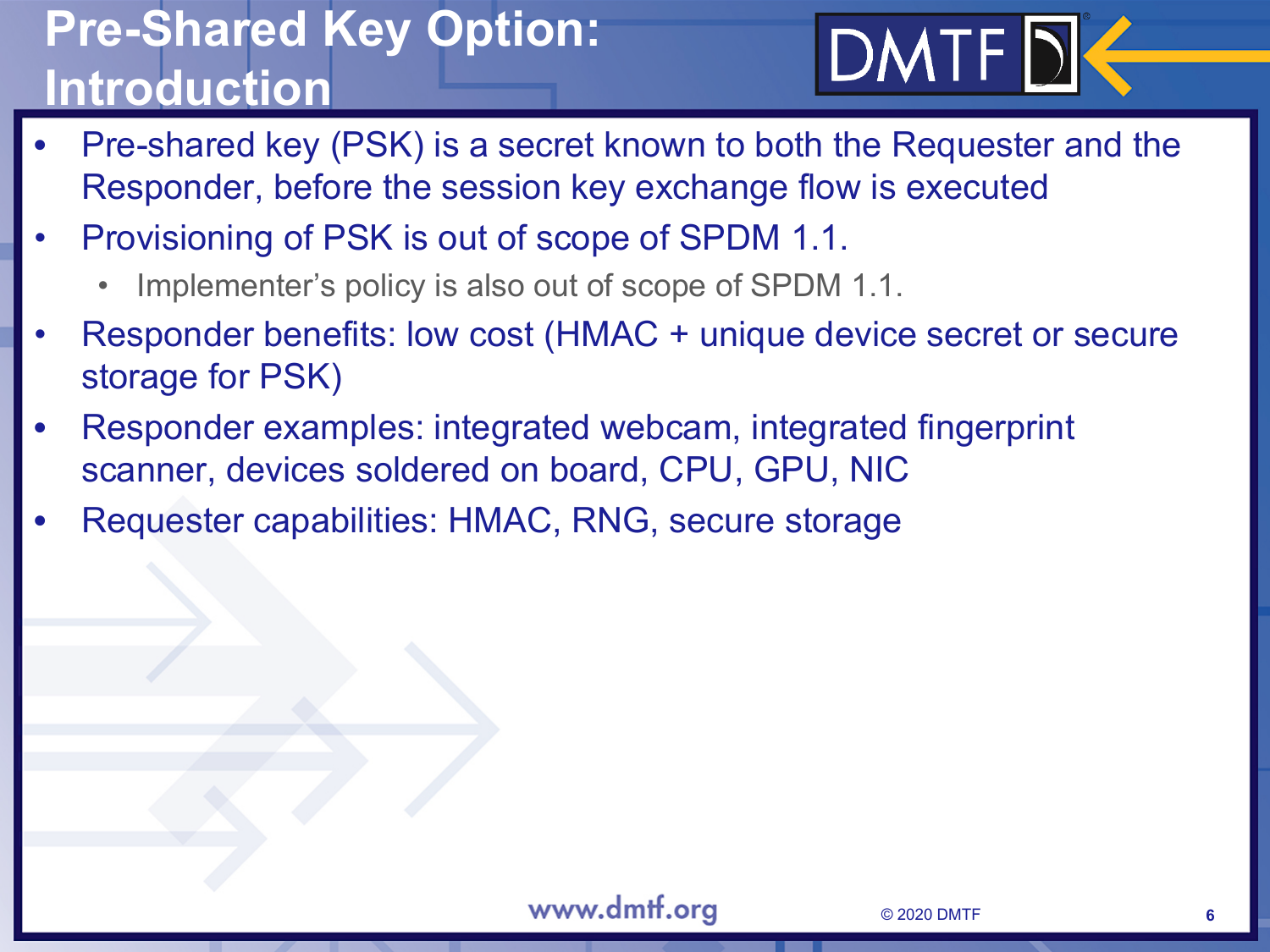### **Pre-Shared Key Option for Session Key Exchange**



- Diagram below illustrates high-level sequence; arrows do not map to actual commands.
- Some provisioning schemes require Requester to send PSK hint to Responder during session key exchange flow, so the Responder can derive PSK. Content of PSK\_hint depends on the underlying PSK provisioning scheme and is out of scope of SPDM.
- Requester context and Responder context are described in diagram below.
- Features session key confirmation through VerifyData exchanges
- Session keys are derived from PSK and contexts.



www.dmtf.org

© 2020 DMTF

**7**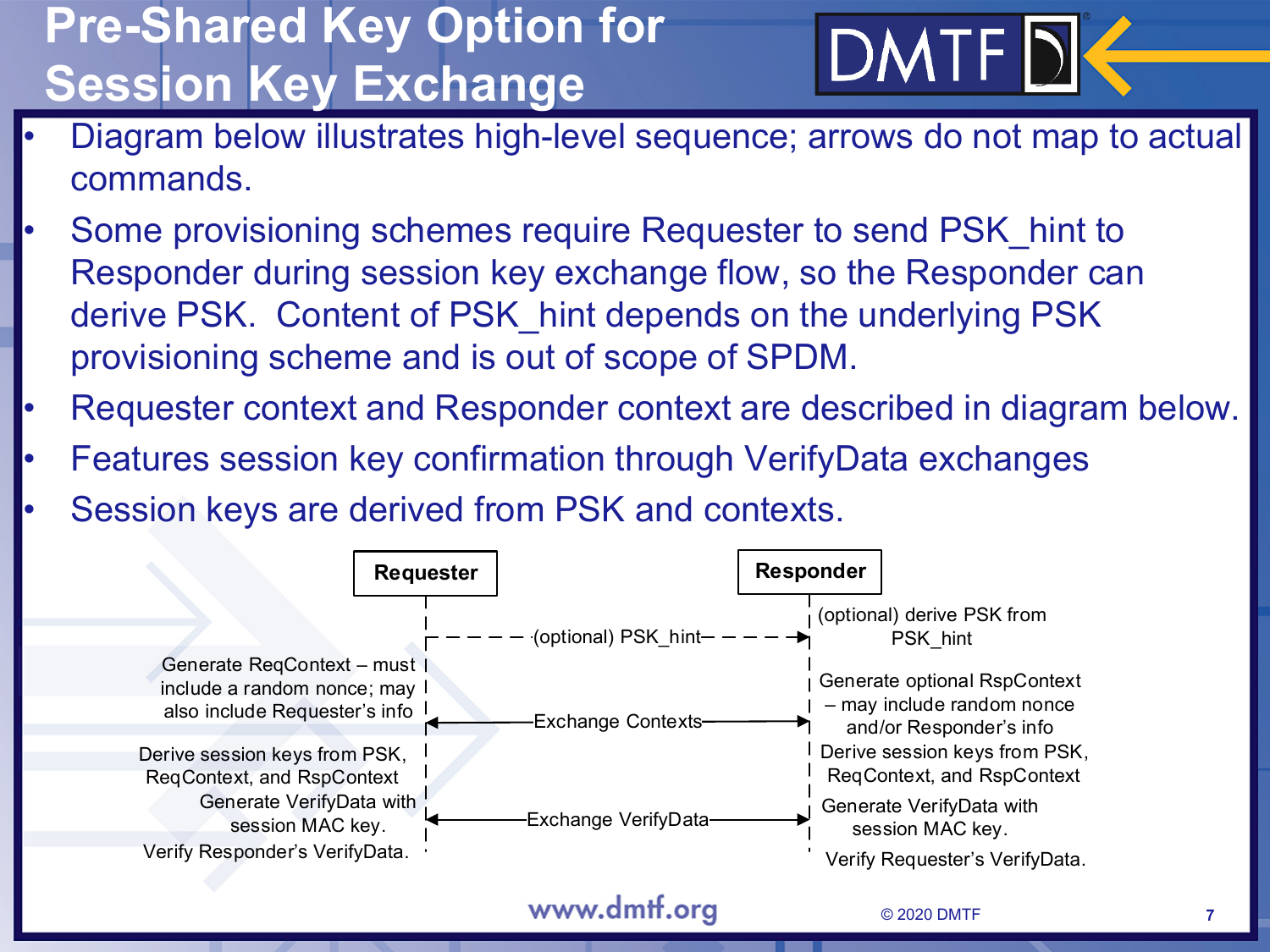## **Key Update**

- $DMTF$  $D$
- Either Requester or Responder may initialize a key update, updating the session keys to new values, for reasons such as counter overflow.
- No SIGMA or PSK. The new keys are derived from the current keys.
- The new keys are confirmed by both endpoints before used for protecting application data.

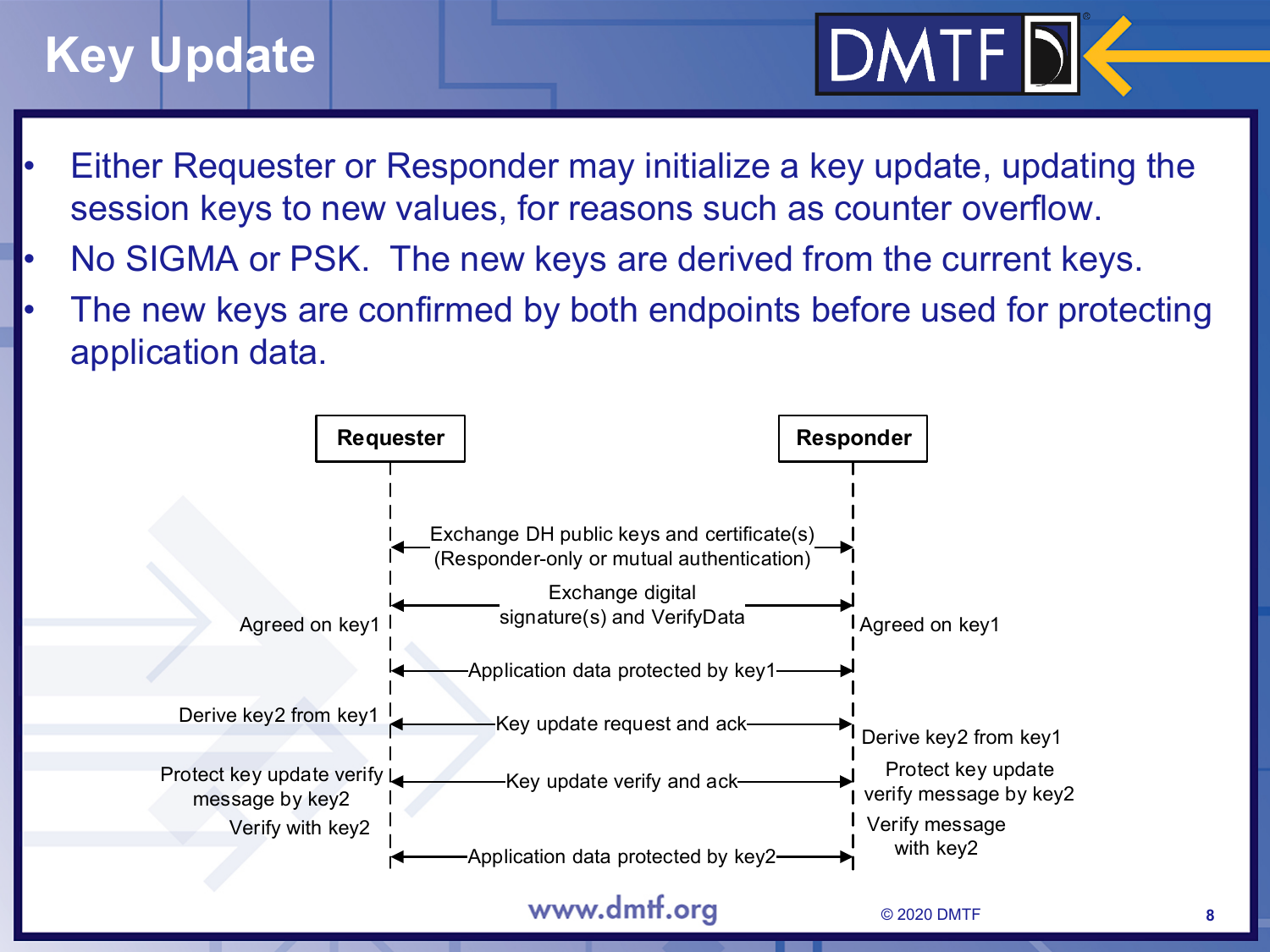#### **Key Schedule**



• Based on HMAC -Hash and HKDF -Expand

DMTF D

• Input: DHE secret or PSK

• Output:

- **Handshake Secrets**: used to protect handshake messages
- **Data Secrets**: used to protect application message
- **Export Master Secret**: additional key derived for custom usages defined by vendor
- Different secrets for the two directions of communication, respectively

© 2020 DMTF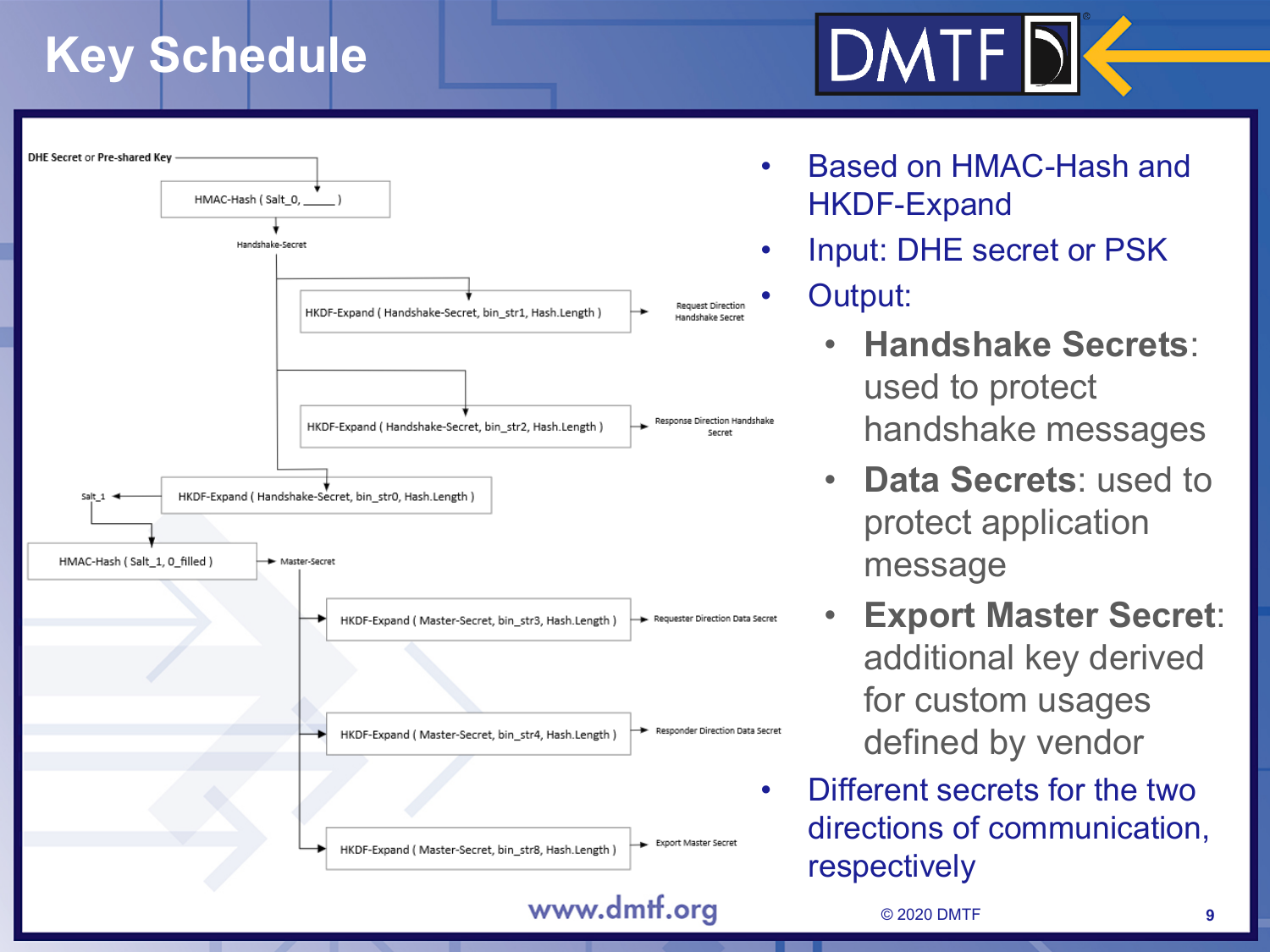# $DMTF$

#### **References**

- PMCI Standards: where to find all the specs, white papers and presentations
	- https://www.dmtf.org/standards/pmci
- SPDM
	- DSP0274 (Security Protocol and Data Model (SPDM)): https://www.dmtf.org/dsp/DSP0274
	- DSP0275 (Security Protocol and Data Model (SPDM) over MCTP Binding Specification): https://www.dmtf.org/dsp/DSP0275
	- DSP0276 (Secured Messages using SPDM over MCTP Binding Specification): https://www.dmtf.org/dsp/DSP0276
	- DSP0277 (Secured Messages using SPDM Specification): https://www.dmtf.org/standards/pmci when released
	- DSP2058 (Security Protocol and Data Model (SPDM) Architecture White Paper): https://www.dmtf.org/standards/pmci when released